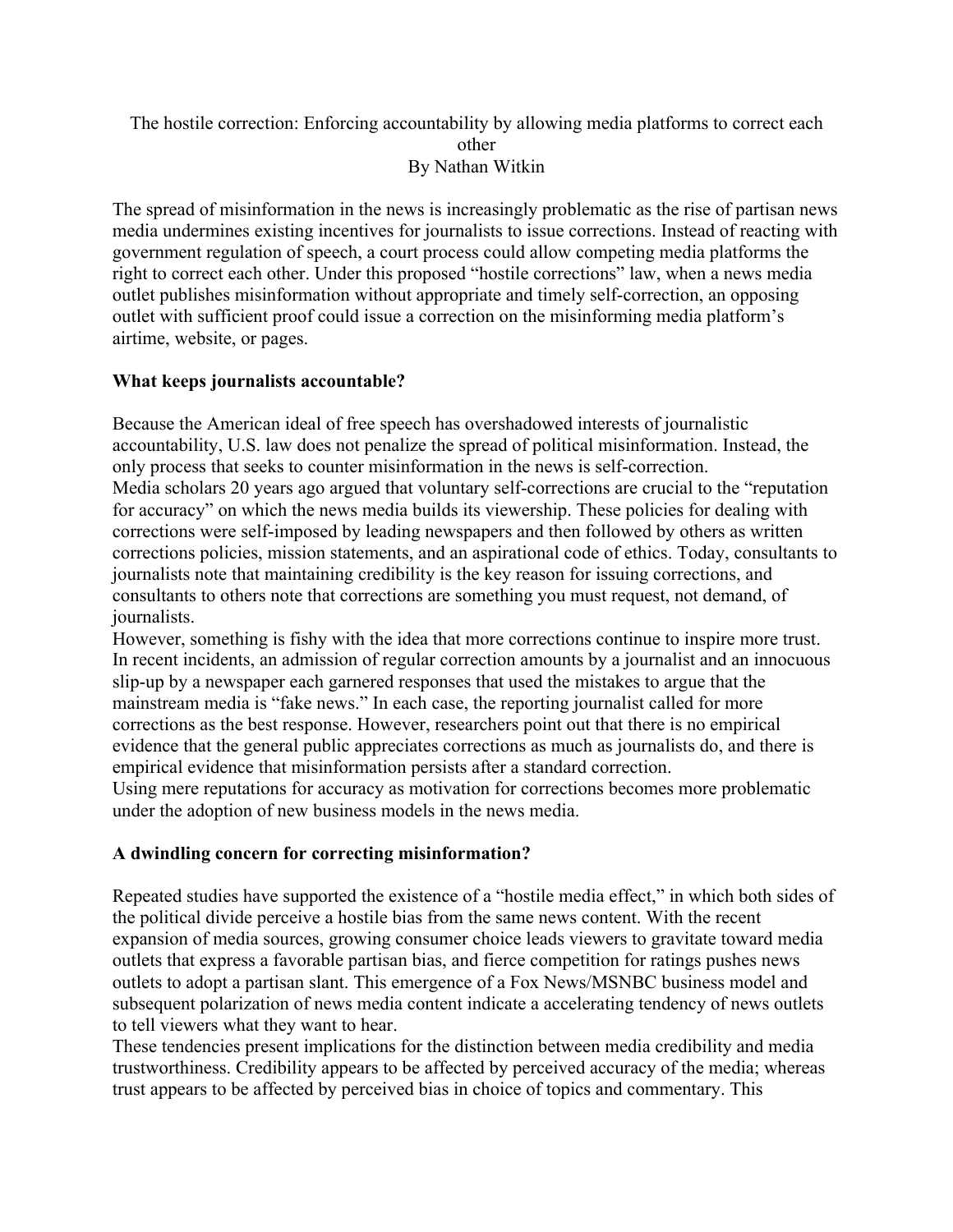distinction is important because studies have found that partisan viewers tend to infer the credibility of news based on whether they trust the source, and people who do not trust a source are not mollified by corrections. Therefore, reliable bias may become more important in conveying credibility than actual accuracy.

As partisan news sources pander to increasingly distinct audiences, the concern for credibility that has motivated the correction of misinformation in the news may be replaced by consistently partisan messaging by news outlets.

## **The solution: Hostile corrections**

Our increasingly polarized news media environment calls for a new, potentially effective mechanism to fight political misinformation—the hostile correction. Under this process, when one media company reports information that turns out to be false and does not issue a sufficient and timely correction, an opposing voice would be able to file a lawsuit to present the correction on the misinforming company's platform.

To illustrate the process, if Sean Hannity were to cite a source in making an argument, and that source turned out to be a hoax, but Hannity did not make a correction after a predetermined period of time, then other media could file a court action. If MSNBC made a formal request for a correction and convinced a judge that Hannity spread misinformation that was not corrected after the request, the judge could order Fox News to air MSNBC's presentation of the "hostile" correction.

Alternatively, if the Washington Post used a story (e.g., Covington Catholic) to support an anti-Trump argument and did not post a retraction at the bottom of the online article after the story was refuted, the Wall Street Journal could take legal action to possibly edit or append to the original article.

This would motivate the effective correction of misinformation because partisan news networks would not want to give the opposing ideology the ability to frame the correction. Furthermore, social scientists studying misinformation and political misperceptions argue that corrections are more effective when they are delivered by a source with the same ideology as the source being corrected.

#### **Parameters of a hostile corrections law**

In order to create effective disincentives against misinformation without unfairly burdening media outlets, hostile corrections laws should follow a few basic parameters.

First, these policies should be limited to political reporting. Not only is politics the fulcrum around which news media are becoming polarized, but while private citizens have recourse to defamation laws to correct published misinformation, political reporting is not often regulated by these laws because of First Amendment concerns. Furthermore, because many errors published by news platforms are unintentional misspellings and typos, limiting hostile corrections to political reporting would avoid a situation in which an overwhelming flood of litigation from private citizens distracts media outlets from their journalistic functions.

Litigation burdens could be further minimized by limiting petitioners of hostile corrections to the media outlets themselves. As partisan media outlets have seen disproportionately more revenue in the last decade, while also running afoul of fact-checkers, allowing them to litigate